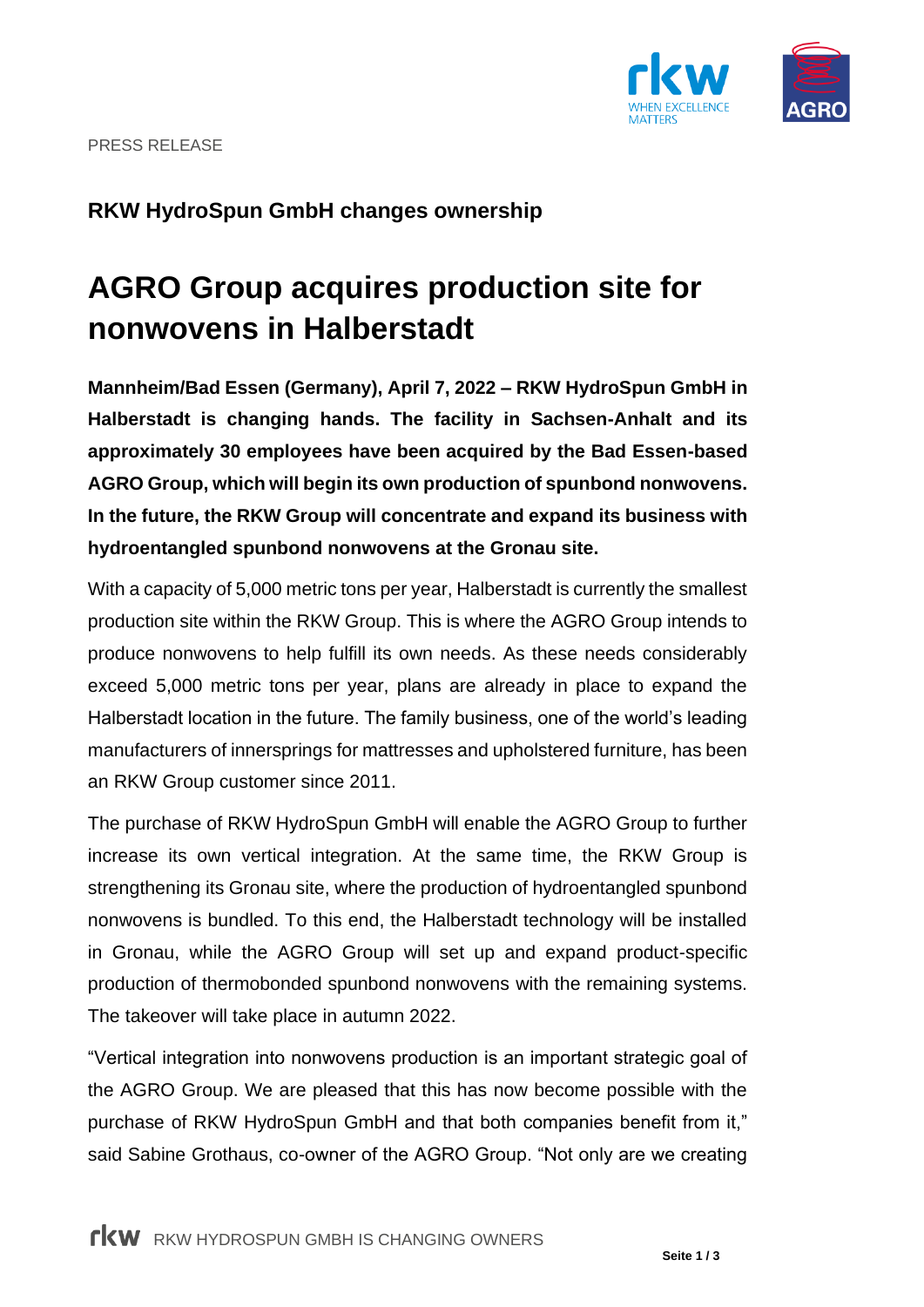

PRESS RELEASE

the capacity for further growth in Halberstadt, but we can also immerse ourselves in the development and optimization of spunbond nonwovens for our products, especially with regard to the circular economy."

Marco Goetz, CTO of the RKW Group, also welcomed the future concept: "We are not only securing jobs in Halberstadt, but are also strengthening the Gronau site as our competence center for nonwoven production."

#### **The RKW Group**

The RKW Group is an independent private company headquartered in Mannheim, Germany, and is one of the world's leading manufacturers of excellent film solutions. RKW is the market leader in the areas of hygiene and agricultural films, films for the beverage industry and packaging for powdery goods. Moreover, the company also supplies films and nonwovens for medical applications, for the chemical and processing industries as well as for the construction sector. The RKW Group's sustainable plastic-based films enable its customers to improve the daily life of consumers worldwide. In line with the company's slogan "When excellence matters", the company, founded in 1957, focuses on excellence in quality and service. RKW employs approximately 3,000 people at 19 locations worldwide.

For more information about RKW, please visit [www.rkw-group.com](http://www.rkw-group.com/)

#### **The AGRO Group**

AGRO is one of the world's leading manufacturers of high-quality innersprings for the mattress and upholstered furniture industry. As a specialist with over 70 years of experience in innerspring production, AGRO offers its customers around the world technically sophisticated, individual and sustainable products of the highest quality, which are produced using the latest technology. The AGRO Group employs a total of around 900 people at its locations in Germany (headquarters), Poland, Spain, the USA and Colombia.

You can find more information about AGRO at: [www.agro.eu](http://www.agro.eu/)